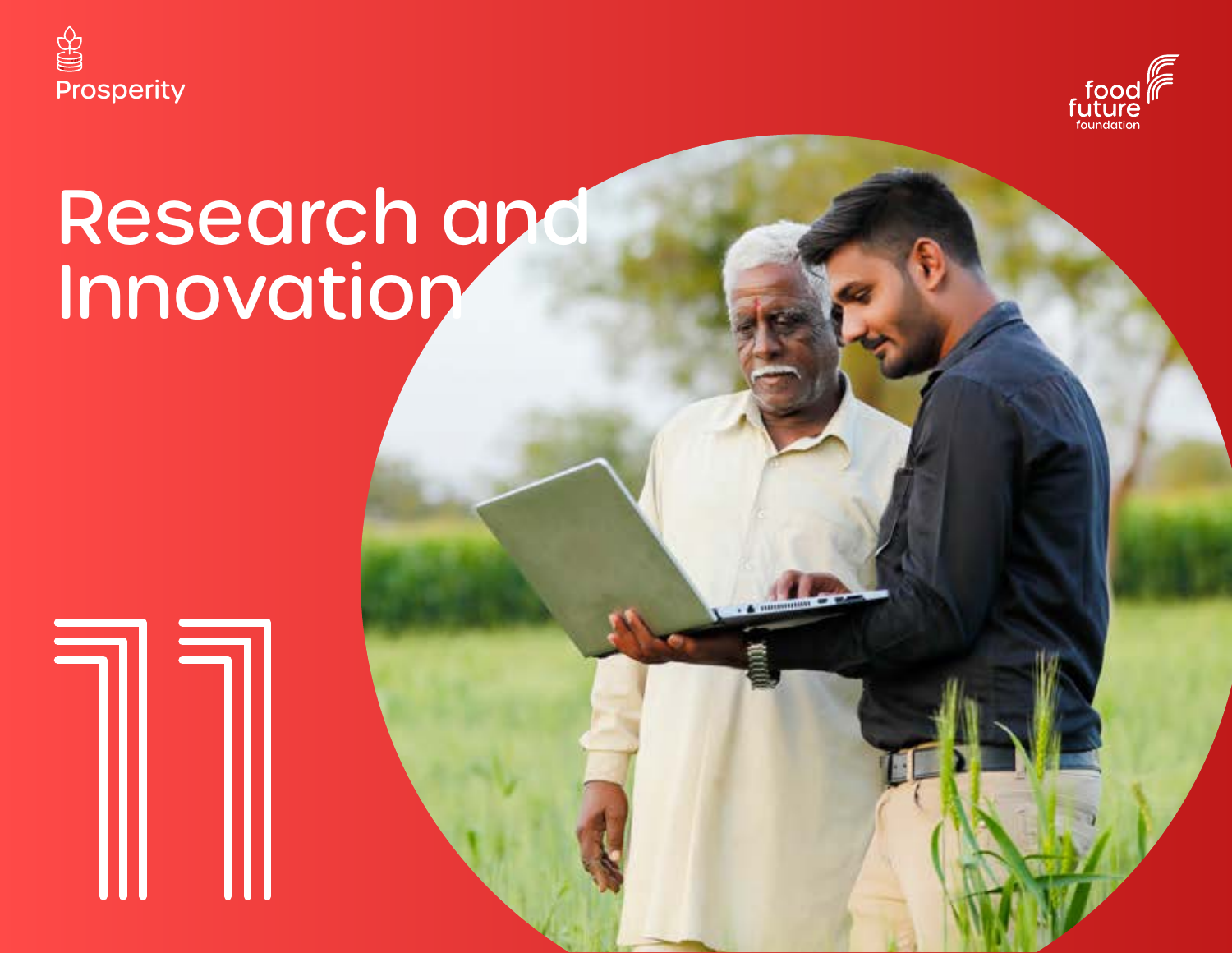

### Actionable Area

Promote research and innovations by academic institutions in the agriculture and food sectors for enhanced production and access to safe and nutritious food to contribute to a healthy society and future.

### Issue

- More than ever before, people are mindful of the food they eat, its ∩ source, safety, quality, nutrition value, and cost today. Focus on Research & Development towards pre and post-production quality management of food is therefore critical. Sustainable food systems are interconnected and represent the full agri-value chain, from pre-production and production to supply chains and consumption. Thus, R&D focus is needed in areas like genetic resource improvement, good agricultural practices, post-harvest management, food processing, packaging, and food waste management.
- There is increasing demand to develop high-yield, climate-resilient ∩ varieties of agro produce, lengthening or shortening their harvest cycles based on end-use, and introducing processable varieties. There is also a need to develop cost and energy-efficient post-harvest management technology, improve shelf life, and innovate on the packaging front. In response to consumer demand for specialty products based on "clean labels," new ingredients, functional foods, alternative protein sources, gut health, and bioactive formulations are also gaining R&D focus. Further, traceability is gaining center stage in the changing market dynamics, and R&D focus on the production and processing side will help meet this requirement.



16.74

Rabi area sown in 2020-21 (million hectares)

#### Kharif area sown in 2020-21 (million hectares) (as on January 31, 2020)

Rice

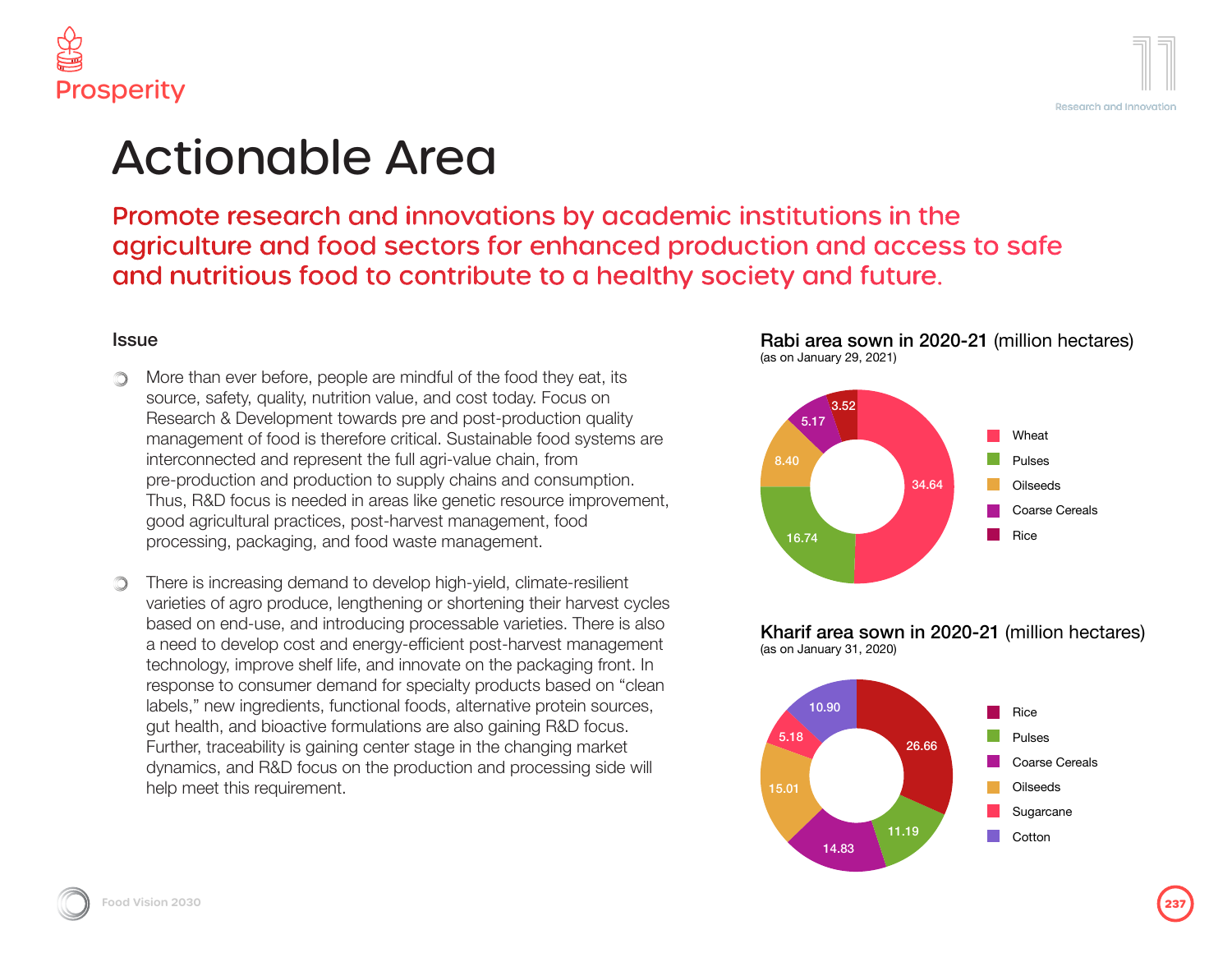

- The resilience of India's agriculture production has been an outcome of synergy among the scientists and researchers fraternity in the National Agricultural Research System (NARS), comprising the Indian Council of Agricultural Research (ICAR), state agricultural universities (SAUs), etc. Further, various research Institutes and centers work on the food processing side like CFTRI -Mysore, Indian Institute of Technology-Kharagpur, NIFTEM-Sonipat IIFPT-Thanjavur, etc.
- Constant technological improvements have led to a four times increase in food grain production, six times in horticultural crops, nine times in fish, and 27 times in eggs since 1951. More than 5,000 ecologically sustainable crop varieties and hundreds of animal breeds have been developed by ICAR institutions for maintaining a resilient food system. With the advancement in mobile technologies, the expanded reach of disease and pest surveillance mechanisms to farms has effectively reduced crop losses. To address malnutrition, several bio-fortified crop varieties have been released recently. Conservation of nearly one million diverse plant and animal genetic resources has maintained India's tag of a biologically diverse country. In the last decade, the compound annual growth rate of patents filed in the agricultural sector in India was 12.5% — higher than the global growth rate of 11%. This indicates the underrated strength of Indian R&D in agriculture.
- Still, agricultural R&D in India has a long way to go; to  $\circledcirc$ develop solutions tailored to the local needs of particular crops and agroecologies. This calls for invigorating the scientific temper, focusing on problem-solving as part of the human resources capacity, and fostering R&D funding.
- India's gross expenditure on R&D (GERD) has been consistently increasing over the years and has nearly tripled from Rs. 39,437.77 crore in 2007- 08 to Rs. 1,13,825.03 crore in 2017-18. But, it still hovers around only 0.40% of agricultural GDP while most other countries spend more than 1%. Government expenditure, almost entirely by the Central Government, is the driving force of R&D in India, in contrast to the advanced countries where the private sector is the dominant and driving force of R&D
- spending. There is a need for greater participation of state governments and the private sector in overall R&D expenditure in India, especially in application-oriented research and technology development.

∩

- It's time for the agriculture and food sector to have a ∩ long-term strategy focusing on food systems within each agro-climatic region per se, instead of a generalised food production strategy. The cornerstone of success in bringing about a more vibrant agricultural sector lies in increasing agricultural R&D expenditure to at least 1% of agricultural GDP, thereby charting a trajectory of higher and inclusive growth and making the national plan of doubling farmers' income in the near future possible.
- Apart from funding, quality of research is another area of ∩ concern as many institutes do not have mandatory research goals for individual faculty, and most do not have adequate systems or infrastructure for quality research. The need for sharing knowledge between research institutions and industry has become increasingly evident in the present scenario. Through collaborative approach can also be leveraged for planning and policy decision-making.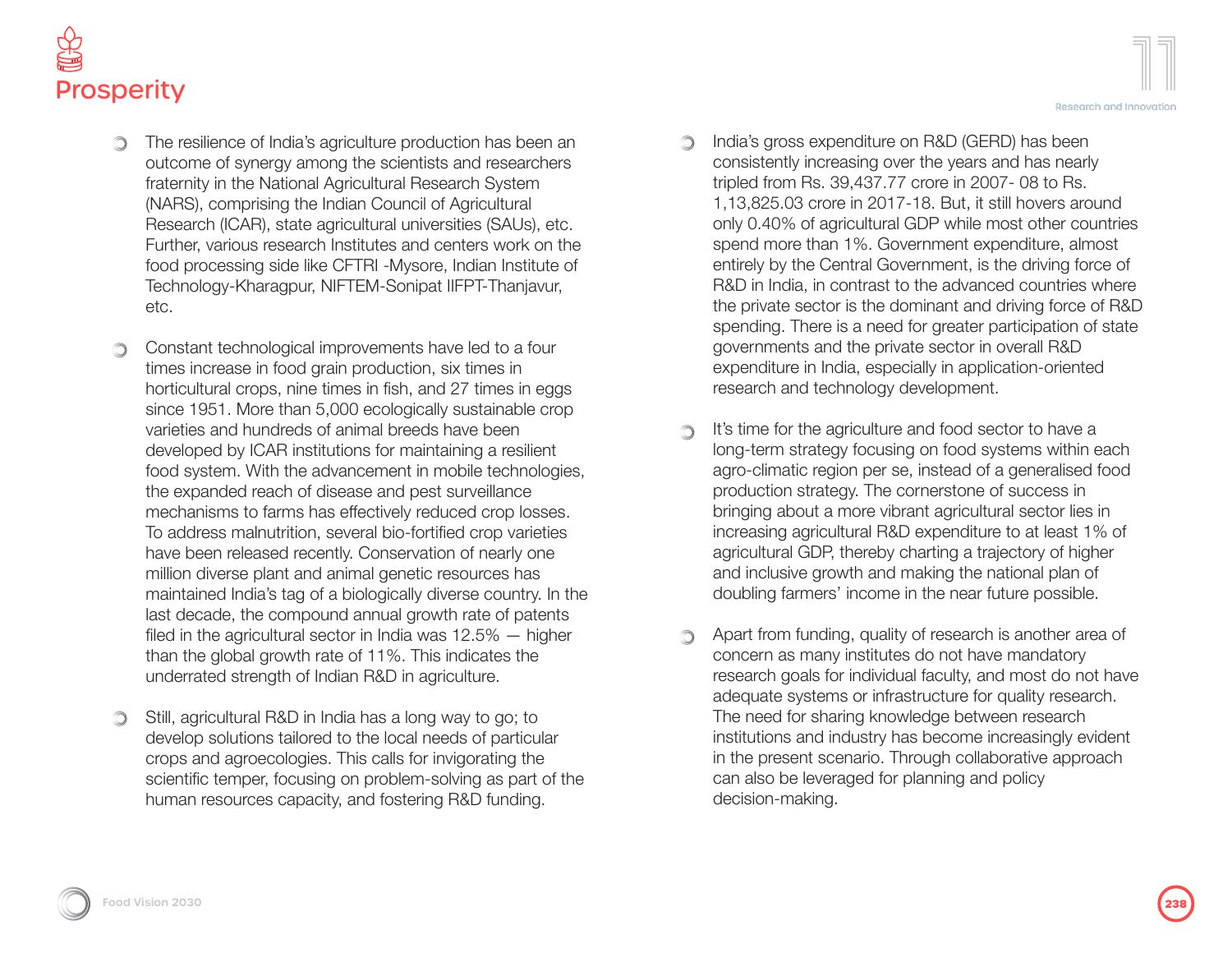



# **Status**

### Government Initiatives

- India has one of the largest agricultural research systems in ∩ the world with the largest number of scientific personnel of any developing country engaged in research and education relating to agriculture and allied areas.
- The research system includes approximately 30,000 O) scientists and more than 1,00,000 supporting staff actively engaged in agricultural research. The present agricultural research system comprises essentially two main streams the ICAR at the national level and agricultural universities at the state level. Although agriculture is a state subject, ICAR has established many central research institutions over the years to meet the research needs of the country. There are about 4 deemed universities, 44 national institutions, 15 national research centres, 6 national bureaux, 13 directorates/project directorates, and around 8 Agriculture Technology Application Research Institutes (ATARIs).
- 'Lab to Land'programme launched in 1979 by ICAR intends ∩ to improve the economic condition of small, marginal farmers and landless agricultural labourers by improving their access to technology. The program is supported by a network of 722 Krishi Vigyan Kendras (KVK; Agriculture Science Centres) across India which fall under the jurisdiction of one of the 11 ATARIs.
- The World Bank aided National Agricultural Technology Project (NATP) is also being implemented by the ICAR and the Department of Agriculture and Co-operation (DAC) since 1998. It aims at improving research and extension services. R&D initiatives are also supported by 15 National Research Centers under ICAR.
- While ICAR is focusing on technology innovation and dissemination, AgriInnovate India is helping in technology commercialisation through technology transfer, incubation, contract manufacturing as well as JV and equity investments. All the technologies developed by ICAR institutions across India are commercialised by AgriInnovate via licensing and technology transfer to relevant stakeholders across Agri-Food value chain.
- On the processing side, the Ministry of Food Processing ∩ Industries (MoFPI) has been extending financial assistance to undertake demand-driven R&D for the benefits food processing industry in terms of product and process development, efficient technologies, improved packaging, value addition, etc. Standardization of various factors like additives, coloring agents, preservatives, pesticide residues, chemical contaminants, microbiological contaminants, and naturally occurring toxic substances within permissible limits is also a focus area of R&D in processing.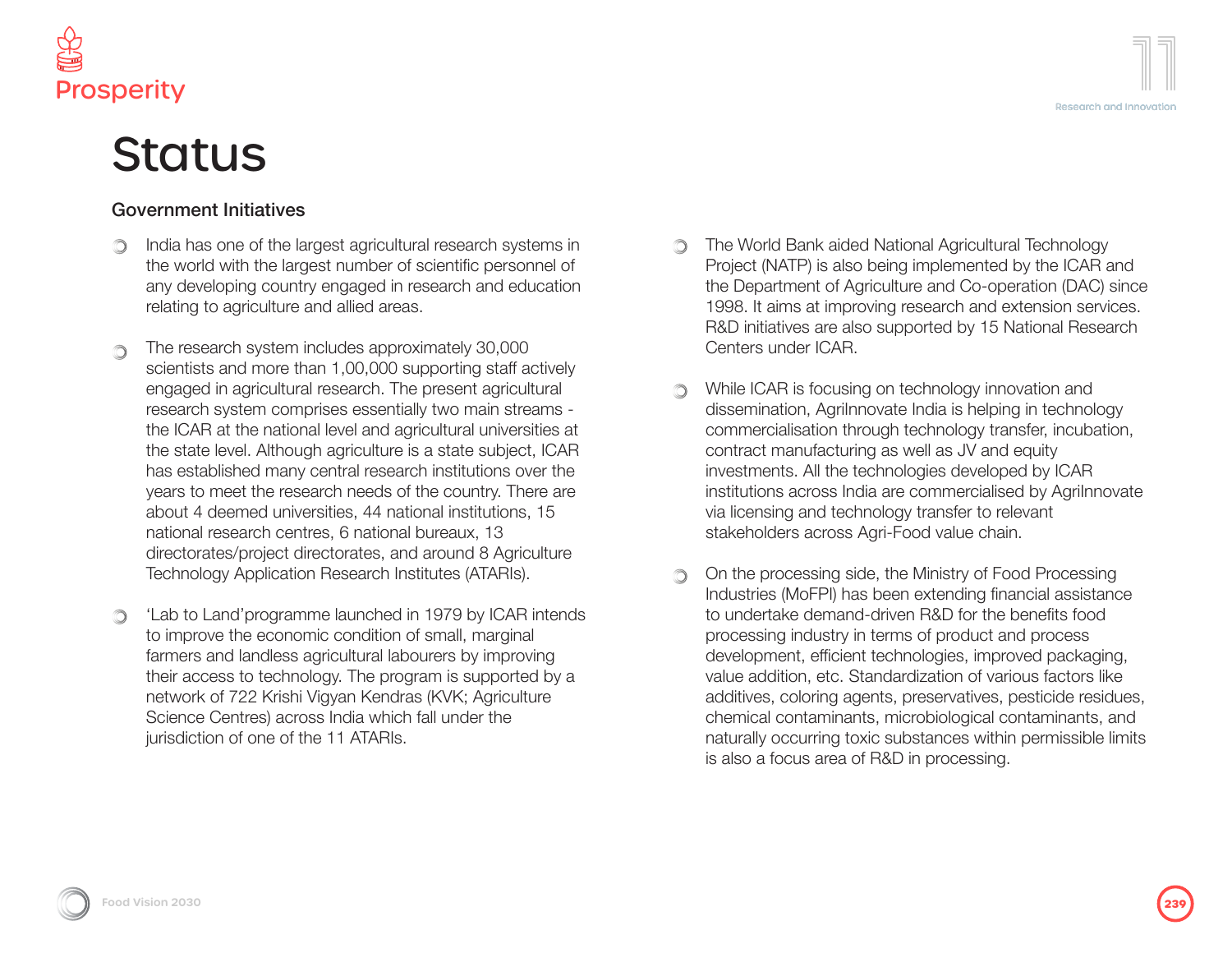



The Government of India has taken several initiatives to enhance investment in R&D as well as to promote and improve the overall research eco-system in the country. These include Uchhatar Avishkar Yojana (UAY), which promotes industry-sponsored, outcome-oriented research. 25% of the funds under UAY are contributed by the Industry. Impacting Research Innovation and Technology (IMPRINT) focuses on socially relevant research in higher educational institutions. Establishment of 9 research parks at a total cost of Rs. 775 crore, 8 of them being in the Indian Institutes of Technology (IITs) and one in the Indian Institute of Science (IISc) will propel innovation through incubation and joint research between academia and industry. Prime Minister's Research Fellows (PMRF) Scheme incentivises the most meritorious students to pursue research in the frontier areas of science & technology by offering attractive rates of a fellowship from Rs.70,000/- to Rs.80,000/- per month in addition to research grant of Rs. 2.00 lakh per year for five years.

# Vision 2030

- Increasing R&D spending to at least 1% of GDP from agriculture, food processing and nutrition sector.
- Ensuring close interaction between industry, academia and research Institutes for carrying out application research meaningfully.
- Strengthen the scientific and technological capacity to move towards more sustainable consumption and production.
- Creating an ecosystem for outcome-oriented and applied research.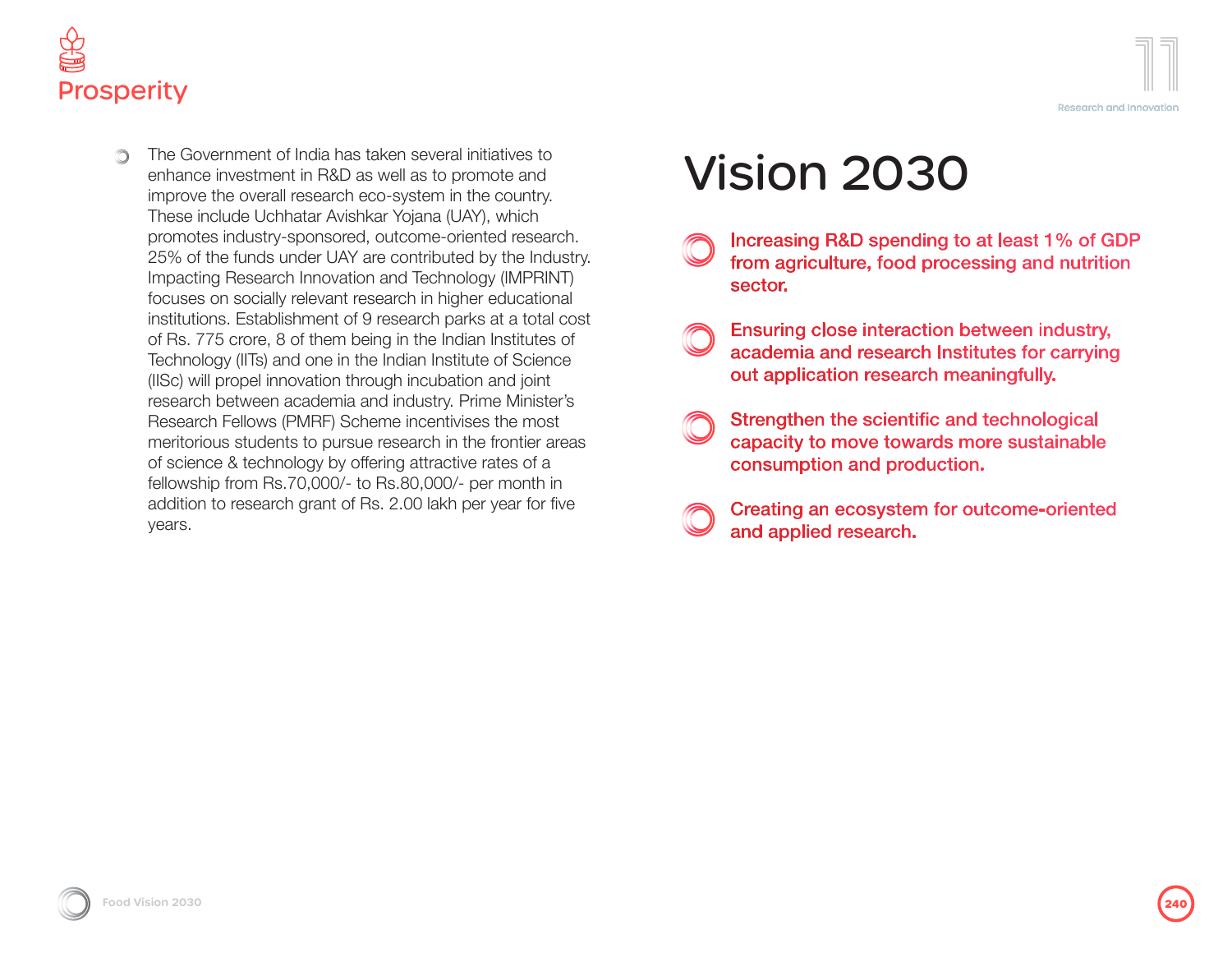

### Pathways

### **IMPLEMENTATION**



Lab to land scale-up operations should be at a higher pace.

Academic institutions should create a framework for evaluating technology solutions developed by startups and scaling the commercialisation of the tested innovations.

Strengthen linkages between Indian research and academic institutions and the global academic system to help Indian scholars understand and contribute to advanced scientific developments.

Facilitate inter-disciplinary interaction within existing top Indian institutions and universities to expand in size and meet the diversity needed.

Create specific allocation of grants to encourage scientists to test their ideas commercially.

Strengthen the curriculum of education boards to integrate food safety and nutrition aspects for much larger dissemination to create mass awareness.

Develop and disseminate the post-harvest handling protocols for crops, especially export-worthy ones.